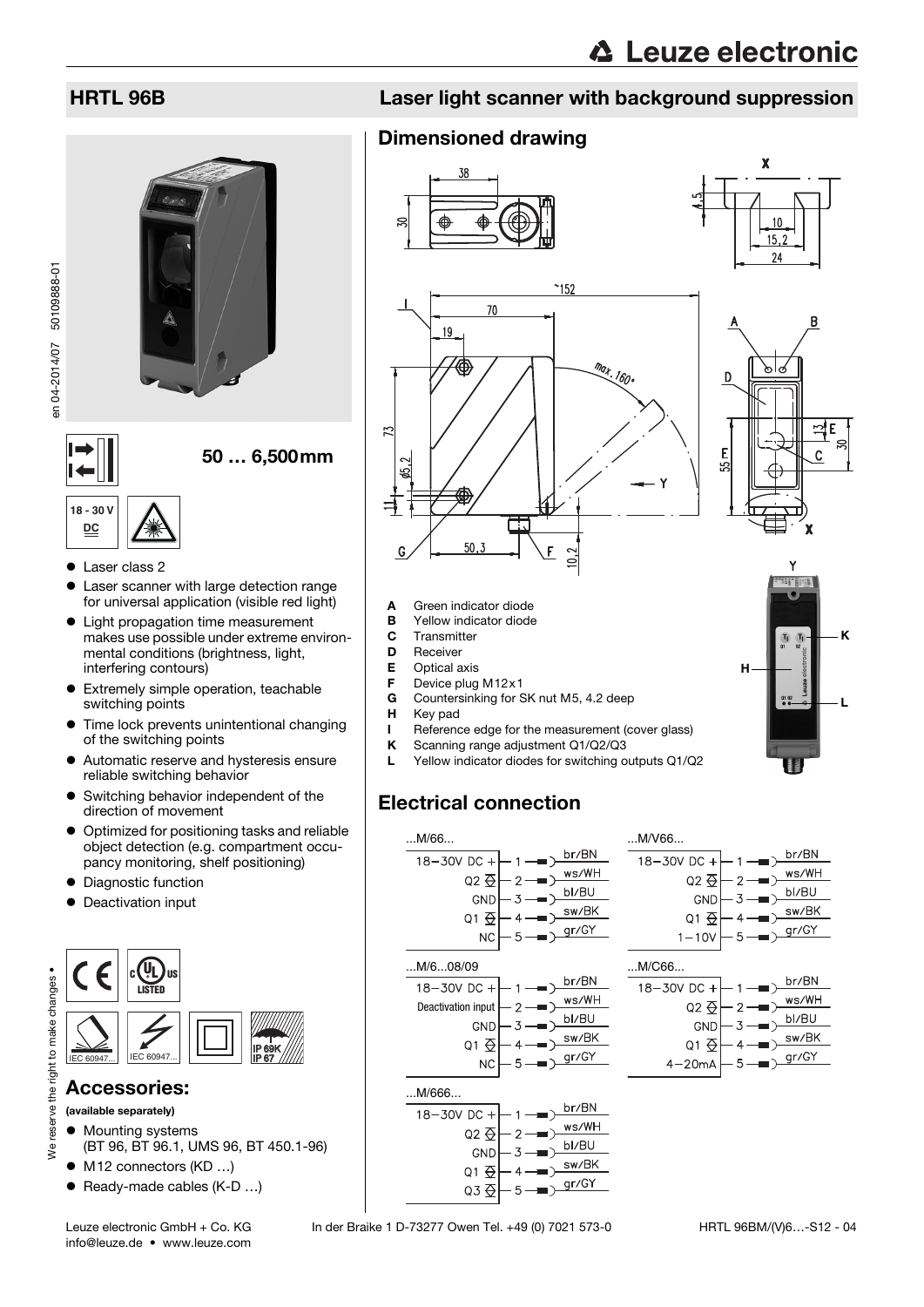### **Specifications**

#### Optical data

Typ. scanning range limit (white 90%) 1) Scanning range<sup>2)</sup><br>Adjustment range / teach-in range Light source  $\overline{\phantom{0}}$  laser (red light)<br>
Light spot diameter  $\overline{\phantom{0}}$  1 m:6 mm / 3 m Wavelength

#### Timing

Switching frequency 100Hz<br>Response time 5ms Response time  $5 \text{ms}$ <br>Delay before start-up  $\leq 200 \text{ms}$ Delay before start-up

#### Electrical data

Operating voltage  $U_B$ <sup>3)</sup><br>Besidual ripple Open-circuit current<br>Switching output  $4$   $\ldots/6...$ Switching output <sup>4)</sup>

Switching behavior Signal voltage high/low<br>Output current Analog output <sup>5)</sup>

#### **Indicators**

Sensor front Green LED and ready  $Y$ ellow LED reflection  $(Q_1)$ <br> **Sensor back** see table Sensor back

# **Mechanical data Metal housing**<br>
Housing<br> **Metal housing**<br> **Mechanical data**

Optics cover Weight<br>Connection type

**Environmental data**<br>Ambient temp. (operation/storage) Protective circuit VDE safety class <sup>7)</sup> II, all-insulated<br>Degree of protection IP 67, IP 69K <sup>8)</sup> Standards applied<br>Certifications

### **Options**

Deactivation input

**Input resistance** 

50 … 6500mm 100 … 6000mm Adjustment range / teach-in range 150 ... 6000mm / 6 ... 90% diffuse reflection<br>Light source Light spot diameter 1m:6mm / 3m:5mm / 5m:4mm / 7m:4mm

…/66… …/666…

…/C66…

18 … 30VDC (incl. residual ripple) Residual ripple 15% of UB 1 push-pull switching output<br>2 push-pull switching output push-pull switching outputs 3 push-pull switching outputs<br>see order guide<br> $\geq (U_B - 2V)/ \leq 2V$  $max. 100mA$  for Q1/Q2, max. 20mA for Q3<br>.../V66... 1 ... 10V 1 … 10V 4 … 20mA

diecast zinc<br>glass<br>380g M12 connector, 5-pin

 $-40^{\circ}$ C … +50°C / -35°C … +70°C 1, 2, 3, 4 II, all-insulated<br>IP 67, IP 69K  $\frac{8}{3}$ Laser class 2 in accordance with DIN EN 60825-1:2008-05 LEC 60947-5-2<br>UL 508, C22.2 No.14-13 <sup>3) 9) 10)</sup>

Transmitter inactive/active  $\geq 8V/22V^{11}$ <br>Activation/disable delay  $>20\,\text{ms}$  $\text{Activation/disable delay}$   $\geq 20 \text{ ms}$ <br>  $\text{Input resistance}$   $10\%2 \pm 10\%$ 

1) Typ. scanning range limit: max. attainable range without performance reserve

Scanning range: recommended range with performance reserve

3) For UL applications: for use in class 2 circuits according to NEC only<br>4) The push-pull switching outputs must not be connected in parallel

- 4) The push-pull switching outputs must not be connected in parallel<br>5) Configurable at the factory, measurement ranges of 100 ... 15000
- 5) Configurable at the factory, measurement ranges of  $100 \dots 15000$  mm possible 6)  $1$ =transient protection. 2=polarity reversal protection. 3=short circuit protection
- 1=transient protection, 2=polarity reversal protection, 3=short circuit protection for all outputs, 4=interference blanking
- 7) Rating voltage 250 VAC<br>8) IP 69 K test in accordan
- 8) IP 69K test in accordance with DIN 40050 part 9 simulated, high pressure cleaning conditions without the use of additives, acids and bases are not part of the test
- 9) These proximity switches shall be used with UL Listed Cable assemblies rated 30V, 0.5A min,
- in the field installation, or equivalent (categories: CYJV/CYJV7 or PVVA/PVVA7) 10) CAUTION - Use of controls or adjustments or performance of procedures other than those specified herein may result in hazardous radiation exposure.
- 11) Upon deactivation of the laser, output Q1 becomes inactive.
- 12) Inverted for dark switching

#### **Operate in accordance with intended use.**

 $\overline{\mathcal{C}}$  This product is not a safety sensor and is not intended as personnel protection.

- The product may only be put into operation by competent persons.
- $\&$  Only use the product in accordance with the intended use.

# **△ Leuze electronic** HRTL 96B

### Tables

| <b>Switching</b><br>points | no<br>reflection | object<br>detected |
|----------------------------|------------------|--------------------|
| Yellow LED 0 1             | off              | n                  |
| Yellow LED 02              | nff              | n                  |

## Diagrams



**A** 6 … 90% diffuse reflection

### Remarks

- Setting switching points Q1/Q2: Align sensor with object, press respective teach button for at least 2s, then release the button. Object is detected if the corresponding Q1/Q2 indicator illuminates.12)
- Setting switching point Q3: Press teach button 1 for approx. 12s, release after LED flashes rapidly, switching point is taught. No LED provided for Q3.
- Reserve: For the reliable detection of objects with low reflectance, a reserve is automatically added during the teach event. This is constant over the entire teach range. Object is detected:  $distance$  to sensor  $<$  teach point

+ reserve

- Hysteresis: To ensure continuous object detection in the switching point, the sensor has a switch-off hysteresis. Object is no longer detected if: distance to sensor > teach-
- in point  $+$  reserve  $+$  hysteresis. Factory setting:
- reserve: approx. 50mm hysteresis: approx. 50mm
- Object detection: resolution < 5mm, standard deviation  $\pm 10$  mm at  $\pm 3$  Sigma
- Edge detection/shelf positioning: repeatability  $< 1$  mm
- With the set scanning range, a tolerance of the upper scanning range limit is possible depending on the reflection properties of the material surface.
- Scanning range/reflectivity:

| Object/<br>diffuse<br>reflection |                      |
|----------------------------------|----------------------|
| $690\%$                          | $0.15$ 6m (standard) |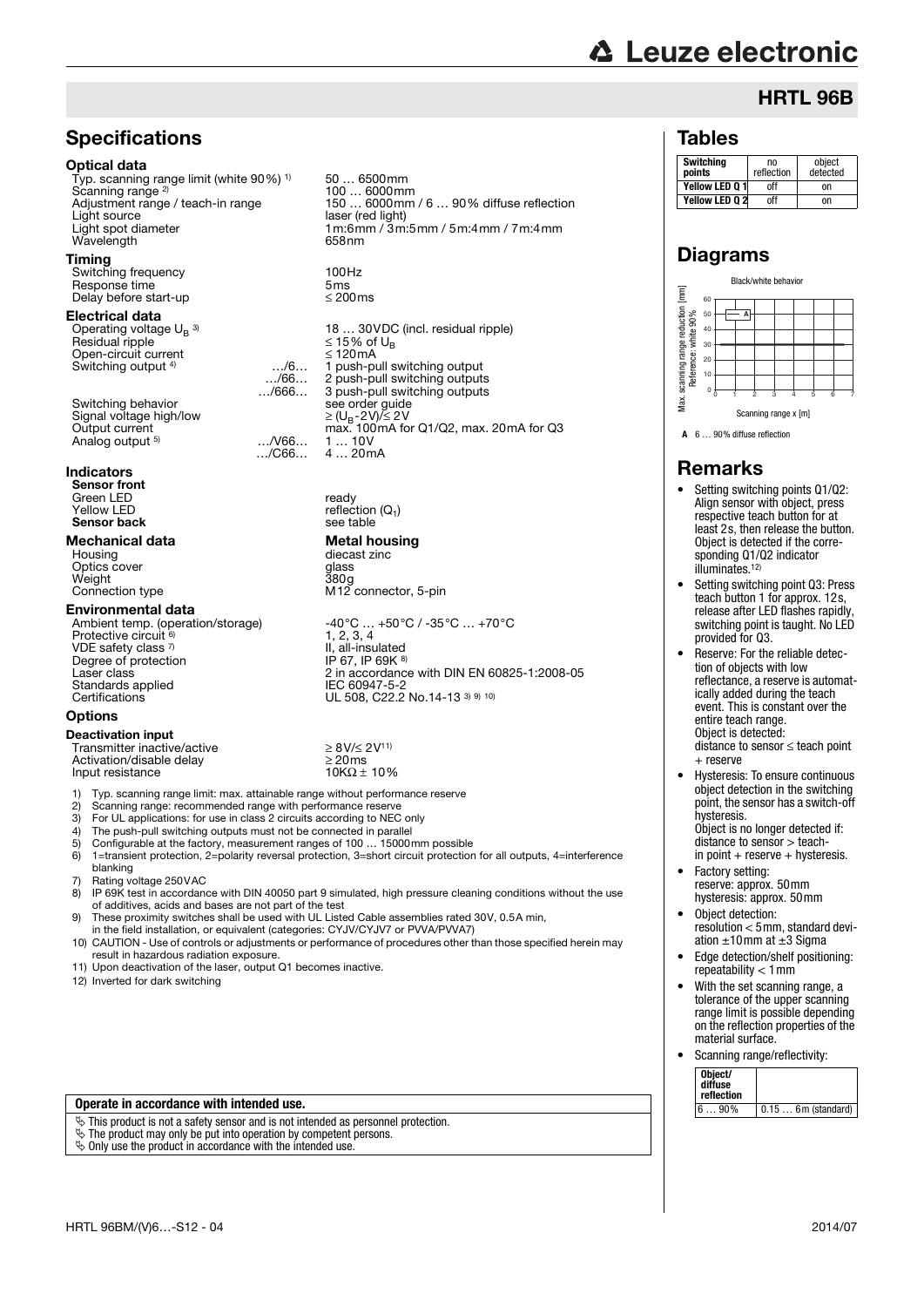# HRTL 96B Laser light scanner with background suppression

## Order guide

| <b>Selection table</b><br>Equipment $\blacktriangleright$ | Order control and a period of the set of the set of the set of the set of the set of the set of the set of the set of the set of the set of the set of the set of the set of the set of the set of the set of the set of the |  |           | HRTL 96BM/6.09.01S-S12<br>Part no. 50111122 | <b>HRTL 96B M/C66.01S-S12</b><br>Part no. 50111208 | <b>HRTL 96B M/V66.03S-S12</b><br>Part no. 50111486 | <b>HRTL 96B M/6.9.02S-S12</b><br>Part no. 50111846 | <b>HRTL 96B M/666.01S-S12</b><br>Part no. 50112804 | <b>HRTL 96B M/C66.02S-S12</b><br>Part no. 50113595 | <b>HRTL 96B M/66.02S-S12</b><br>Part no. 50113800 | <b>HRTL 96B M/C66.03S-S12</b><br>Part no. 50114306 | HRTL 96B M/66.07S-S12<br>Part no. 50121404 | <b>HRTL 96B M/C66.05S-S12</b><br>Part no. 50122124 |
|-----------------------------------------------------------|------------------------------------------------------------------------------------------------------------------------------------------------------------------------------------------------------------------------------|--|-----------|---------------------------------------------|----------------------------------------------------|----------------------------------------------------|----------------------------------------------------|----------------------------------------------------|----------------------------------------------------|---------------------------------------------------|----------------------------------------------------|--------------------------------------------|----------------------------------------------------|
| Housing                                                   | metal                                                                                                                                                                                                                        |  |           |                                             |                                                    |                                                    |                                                    |                                                    |                                                    |                                                   |                                                    |                                            | $\bullet$                                          |
| Light source                                              | red light laser                                                                                                                                                                                                              |  |           |                                             |                                                    |                                                    |                                                    |                                                    |                                                    |                                                   |                                                    |                                            |                                                    |
| Connection                                                | M12 connector, 5-pin                                                                                                                                                                                                         |  |           |                                             |                                                    |                                                    |                                                    |                                                    |                                                    |                                                   |                                                    |                                            |                                                    |
| <b>Outputs</b>                                            | 2 switching points                                                                                                                                                                                                           |  |           |                                             |                                                    |                                                    |                                                    |                                                    |                                                    |                                                   |                                                    |                                            |                                                    |
|                                                           | 1 x push-pull, PNP light switching/NPN dark switching                                                                                                                                                                        |  |           |                                             |                                                    |                                                    |                                                    |                                                    |                                                    |                                                   |                                                    |                                            |                                                    |
|                                                           | 1 x push-pull, PNP light switching/NPN dark switching, small<br>hysteresis (20mm)                                                                                                                                            |  |           |                                             |                                                    |                                                    |                                                    |                                                    |                                                    |                                                   |                                                    |                                            |                                                    |
|                                                           | 2 x push-pull, PNP light switching/NPN dark switching                                                                                                                                                                        |  | $\bullet$ |                                             |                                                    |                                                    |                                                    |                                                    |                                                    |                                                   |                                                    |                                            |                                                    |
|                                                           | 2 x push-pull, PNP dark switching/NPN light switching                                                                                                                                                                        |  |           |                                             |                                                    |                                                    |                                                    |                                                    |                                                    |                                                   |                                                    |                                            |                                                    |
|                                                           | 2 x push-pull,<br>Q1: PNP dark switching/NPN light switching,<br>Q2: PNP light switching/NPN dark switching                                                                                                                  |  |           |                                             |                                                    |                                                    |                                                    |                                                    |                                                    |                                                   |                                                    |                                            |                                                    |
|                                                           | 3 x push-pull, PNP light switching/NPN dark switching                                                                                                                                                                        |  |           |                                             |                                                    |                                                    |                                                    |                                                    |                                                    |                                                   |                                                    |                                            |                                                    |
|                                                           | teachable switching points                                                                                                                                                                                                   |  |           |                                             |                                                    |                                                    |                                                    |                                                    |                                                    |                                                   |                                                    |                                            |                                                    |
|                                                           | analog / voltage (range = $1001500$ mm)                                                                                                                                                                                      |  |           |                                             |                                                    |                                                    |                                                    |                                                    |                                                    |                                                   |                                                    |                                            |                                                    |
|                                                           | analog / voltage (range = $1006000$ mm)                                                                                                                                                                                      |  |           |                                             |                                                    |                                                    |                                                    |                                                    |                                                    |                                                   |                                                    |                                            |                                                    |
|                                                           | analog / voltage (range $= 10015000$ mm)                                                                                                                                                                                     |  |           |                                             |                                                    |                                                    |                                                    |                                                    |                                                    |                                                   |                                                    |                                            |                                                    |
|                                                           | analog / current (range $= 1502000$ mm)                                                                                                                                                                                      |  |           |                                             |                                                    |                                                    |                                                    |                                                    |                                                    |                                                   |                                                    |                                            |                                                    |
|                                                           | analog / current (range = $1003000$ mm)                                                                                                                                                                                      |  |           |                                             |                                                    |                                                    |                                                    |                                                    |                                                    |                                                   |                                                    |                                            |                                                    |
|                                                           | analog / current (range = $1006000$ mm)                                                                                                                                                                                      |  |           |                                             |                                                    |                                                    |                                                    |                                                    |                                                    |                                                   |                                                    |                                            |                                                    |
|                                                           | analog / current (range = $10015000$ mm)                                                                                                                                                                                     |  |           |                                             |                                                    |                                                    |                                                    |                                                    |                                                    |                                                   |                                                    |                                            |                                                    |
| Input                                                     | deactivation                                                                                                                                                                                                                 |  |           |                                             |                                                    |                                                    |                                                    |                                                    |                                                    |                                                   |                                                    |                                            |                                                    |
| Parameterization                                          | application-specific                                                                                                                                                                                                         |  |           |                                             |                                                    |                                                    |                                                    |                                                    |                                                    |                                                   |                                                    |                                            |                                                    |